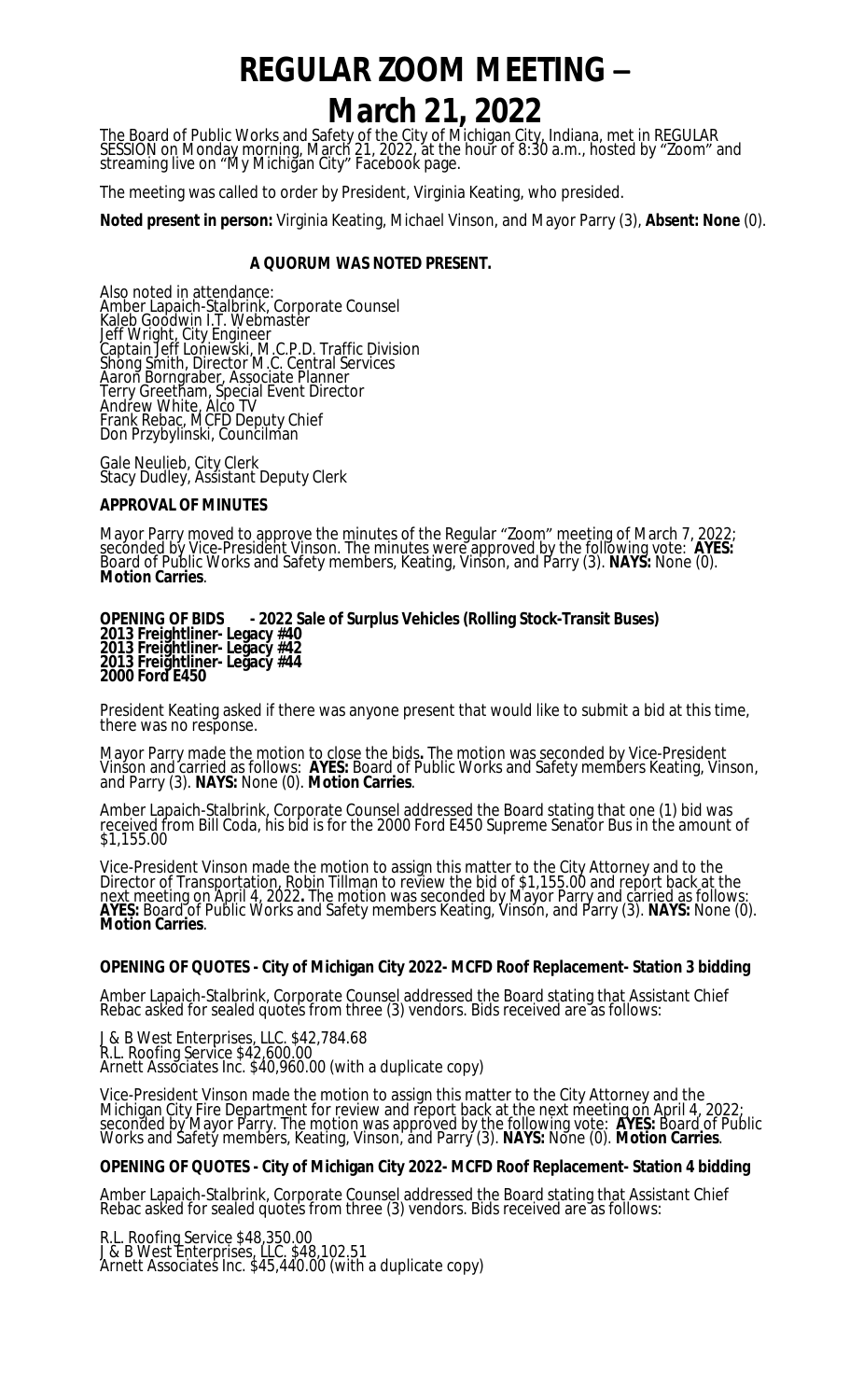Vice-President Vinson made the motion to assign this matter to the City Attorney and the Michigan City Fire Department for review and report back at the next meeting on April 4, 2022; seconded by Mayor Parry. The motion was approved by the following vote: **AYES:** Board of Public Works and Safety members, Keating, Vinson, and Parry (3). **NAYS:** None (0). **Motion Carries**.

#### **AGREEMENT FOR PROFESSIONAL SERVICES - An Agreement between the Michigan City Board of Public Works and Safety and the Michigan City Municipal Band for the 2022 summer concerts in the amount of \$35,000.00.**

# **NOTE: At the March 7th BOW meeting this item was TABLED until the March 21, 2022 meeting.**

President Keating stated that this was on our agenda from the last meeting and continued because there was a question on whether we wanted to extend this past the summer.

Mayor Parry addressed the Board stating that he tried to contact the Municipal Band with no luck, so the Board just needs to move forward.

President Keating asked if there was any comment from the Public and hearing none asked if there were any Board questions or comments.

Vice-President Vinson made the motion to approve the agreement between the Michigan City Board of Public Works and Safety and the Michigan City Municipal Band for the 2022 summer concerts in the amount of \$35,000.00.; seconded by Mayor Parry. The motion was approved by the following vote: **AYES:** Board of Public Works and Safety members, Keating, Vinson, and Parry (3). **NAYS:** None (0). **Motion Carries**.

#### **REQUEST TO PURCHASE CITY OWNED PROPERTY- Carrie McGinty, 225 Charles Street, is requesting to purchase the property owned by the City of Michigan City located behind their property at 932 W. 6th Street**

# **NOTE: At the March 7th BOW meeting this item was TABLED until the March 21, 2022 meeting.**

President Keating stated that this matter was continued from the last meeting so that the City Attorney, Amber Lapaich-Stalbrink, could research this request and return at this meeting with her recommendation.

Amber Lapaich-Stalbrink, Corporate Counsel addressed the Board stating that when the Board receives requests to purchase City owned property she notifies the City Departments, and asks whether they object to the sale, further explaining how the City acquired the property and any restrictions to selling the property providing the Board two (2) statutory options on how the City may sell the property.

President Keating asked if there was any comment from the Public and hearing none asked if there were any Board questions or comments.

Vice-President Vinson made the motion to move forward with the sale of this property; seconded by Mayor Parry and were approved by the following vote: **AYES:** Board of Public Works and Safety members, Keating, Vinson, and Parry (3). **NAYS:** None (0). **Motion Carries**.

President Keating asked if there was a preference to sale under either option one (1) or option two (2).

Amber Lapaich-Stalbrink, Corporate Counsel clarified that option one (1) under Indiana Code 36-1- 11-5.9 allows the opportunity to purchase be made to the abutting landowners.

Vice-President Vinson made the motion to approve option one (1) for the sale of the property; seconded by Mayor Parry and were approved by the following vote: **AYES:** Board of Public Works and Safety members, Keating, Vinson, and Parry (3). **NAYS:** None (0). **Motion Carries**.

## **REQUEST FOR SIGNAGE- Djimitri Francois, 1102 Lakeshore Drive is requesting two "Do Not Enter" signs and two "No Golf Carts Allowed" signs at the Entrance of Stop 6 beach walkway path.**

Tommy Kulavik 1316 Ohio Street stated that when he read this request he was confused since it is unlawful to operate golf carts anywhere in the city limits and in 2009 the State Legislature passed a law that the Common Council would have to pass an ordinance stating this and further explaining what the other nearby Cities are doing in this matter.

Captain Jeff Loniewski, M.C.P.D. Traffic Division addressed the Board stating that he had spoken to Ed Shinn, Park Superintendent advising him that this is park property and that he might have to get the Park Board to approve the installation of these signs, further stating that there are quite a few complaints every year about motorized vehicles using the beach access points to access the beach front and would not be in favor of putting up a "Do Not Enter" sign and in favor of a "Motorized Vehicle Do Not Enter" sign.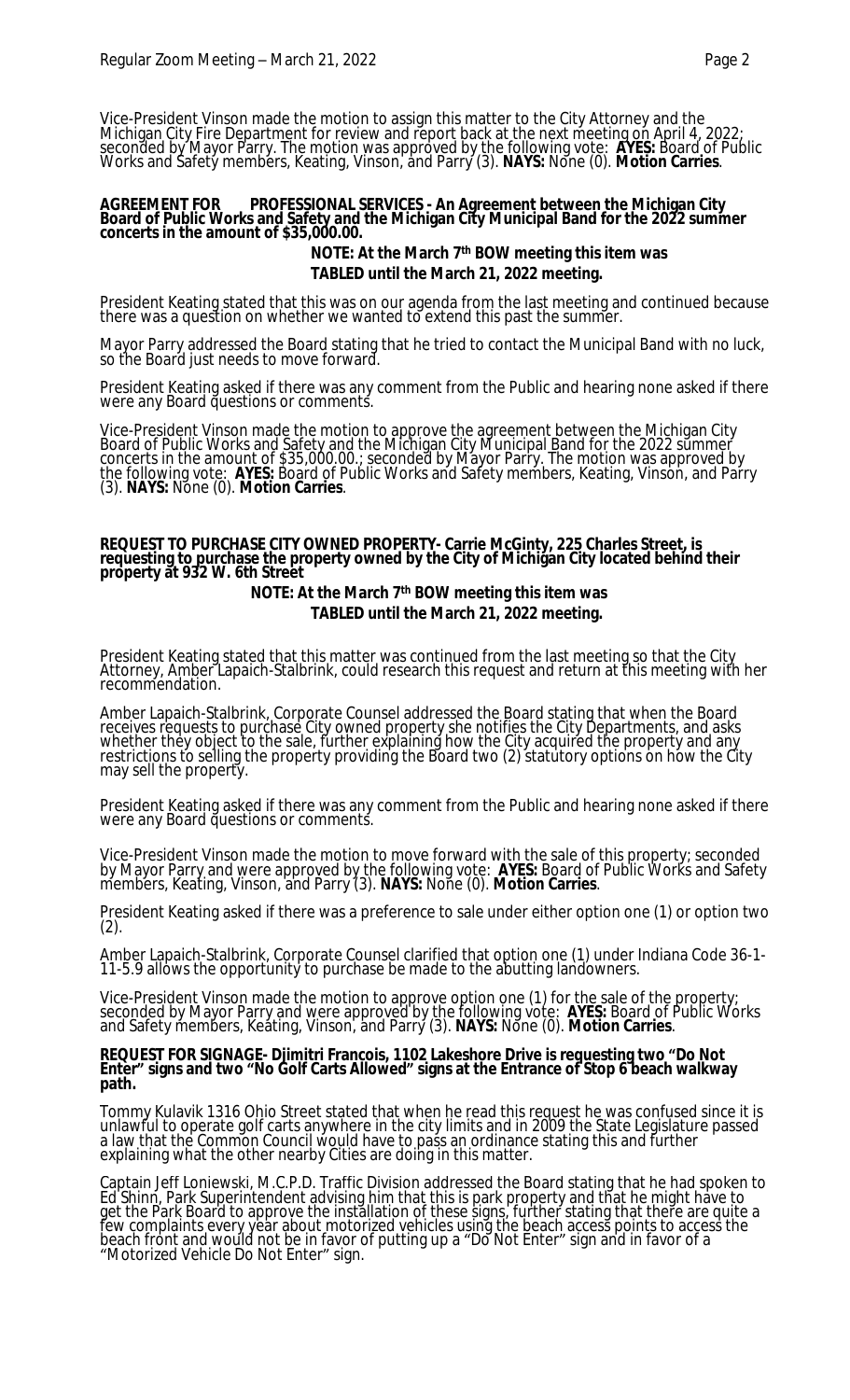Amber Lapaich-Stalbrink, Corporate Counsel addressed the Board to clarify that this matter is all under the jurisdiction of the Park Department and should go before the Park Board.

Djimitri Francois, 1102 Lakeshore Drive addressed the Board stating that he had a conversation with Ed Shinn regarding putting the signs up, suggesting he go through the proper channels and further explaining his request.

President Keating asked if there was any comment from the Public and hearing none asked if there were any Board questions or comments.

President Keating stated that it appears that this Board does not have jurisdiction over this matter.

Mayor Parry made the motion to deny and refer this matter to the Park Board; seconded by Vice-President Vinson. The motion was approved by the following vote: **AYES:** Board of Public Works and Safety members, Keating, Vice-President Vinson, and Parry (3). **NAYS:** NONE (0). **Motion Carries**.

## **REQUEST TO PURCHASE CITY OWNED PROPERTY- Coleman Moore, 201 Hoyt Street is requesting to purchase all, or portions of City owned property located on West Michigan Boulevard–Highway 12 Parcel # 46-01-29-303-014.000-022**

Coleman Moore, 201 Hoyt Street addressed the Board stating that he owns the piece of land in front of the parcel that is owned by the City and would like permission to purchase portions or all of that property.

Amber Lapaich-Stalbrink, Corporate Counsel stated that she had reached out to City Planner, Skylar York regarding this specific parcel, and he recommended that the Board of Works does not offer it for salĕ, further explaining why he has made this suggestion.

President Keating asked Mr. Coleman if he understands the Boards decision not to sell.

Coleman Moore answered yes, he understands.

Mayor Parry made the motion to deny this the purchase all or portions of City owned property located on West Michigan Boulevard–Highway 12 Parcel # 46-01-29-303-014.000-022; seconded by Vice-President Vinson. The motion was approved by the following vote: **AYES:** Board of Public Works and Safety members, Keating, Vice-President Vinson, and Parry (3). **NAYS:** NONE (0). **Motion Carries**.

# **AGREEMENT FOR SPONSORSHIP- An agreement between the Board of Public Works and Safety and NIPSCO for their Sponsorship at the "Oktoberfest" being held on September 2 - 5, 2022 at Washington Park (Sponsorship (Gold) \$4,000)**

Terry Greetham, Special Events Director, stated that he is excited to add NIPSCO as the newest sponsor at the "GOLD" level in the amount of \$4,000.00; further explaining what the "GOLD" level includes.

President Keating asked if there was any comment from the Public and hearing none asked if there were any Board questions or comments.

Vice President Vinson made a motion to approve the sponsorship from NIPSCO in the amount of \$4,000.00, and Mayor Parry seconded the motion by the following vote: **AYES**: Board of Public Works and Safety members, Keating, Vinson, and Parry (3). **NAYS**: None (0). **Motion Carries**.

# **AGREEMENT FOR SPONSORSHIP- An agreement between the Board of Public Works and Safety and NIPSCO for their Sponsorship at the "Singing Sands Sand Sculpting Festival held on June 3 – 5, 2022 at Washington Park (Sponsorship (Gold) \$5,000)**

Terry Greetham, Special Events Director, stated that he is excited to add NIPSCO as the at the "GOLD" level in the amount of \$5,000.00; further explaining what the "GOLD" level includes.

President Keating asked if there was any comment from the Public and hearing none asked if there were any Board questions or comments.

Mayor Parry made a motion to approve the sponsorship from NIPSCO in the amount of \$5,000.00; Vice President Vinson seconded the motion by the following vote: **AYES**: Board of Public Works and Safety members, Keating, Vinson, and Parry (3). **NAYS**: None (0). **Motion Carries**.

## **FARMER'S MARKET AGREEMENT- Terry Greetham, Special Event Director is requesting approval of the 2022 Farmer's Market agreement between the City of Michigan City, Indiana and Beth Golding – "Be Gold Urban Farm"**

Terry Gretham, Events Director addressed the board stating the Be Gold Urban Farm is a new vendor, and that they will be selling a variety of food items and artisan soaps and other handcrafted items.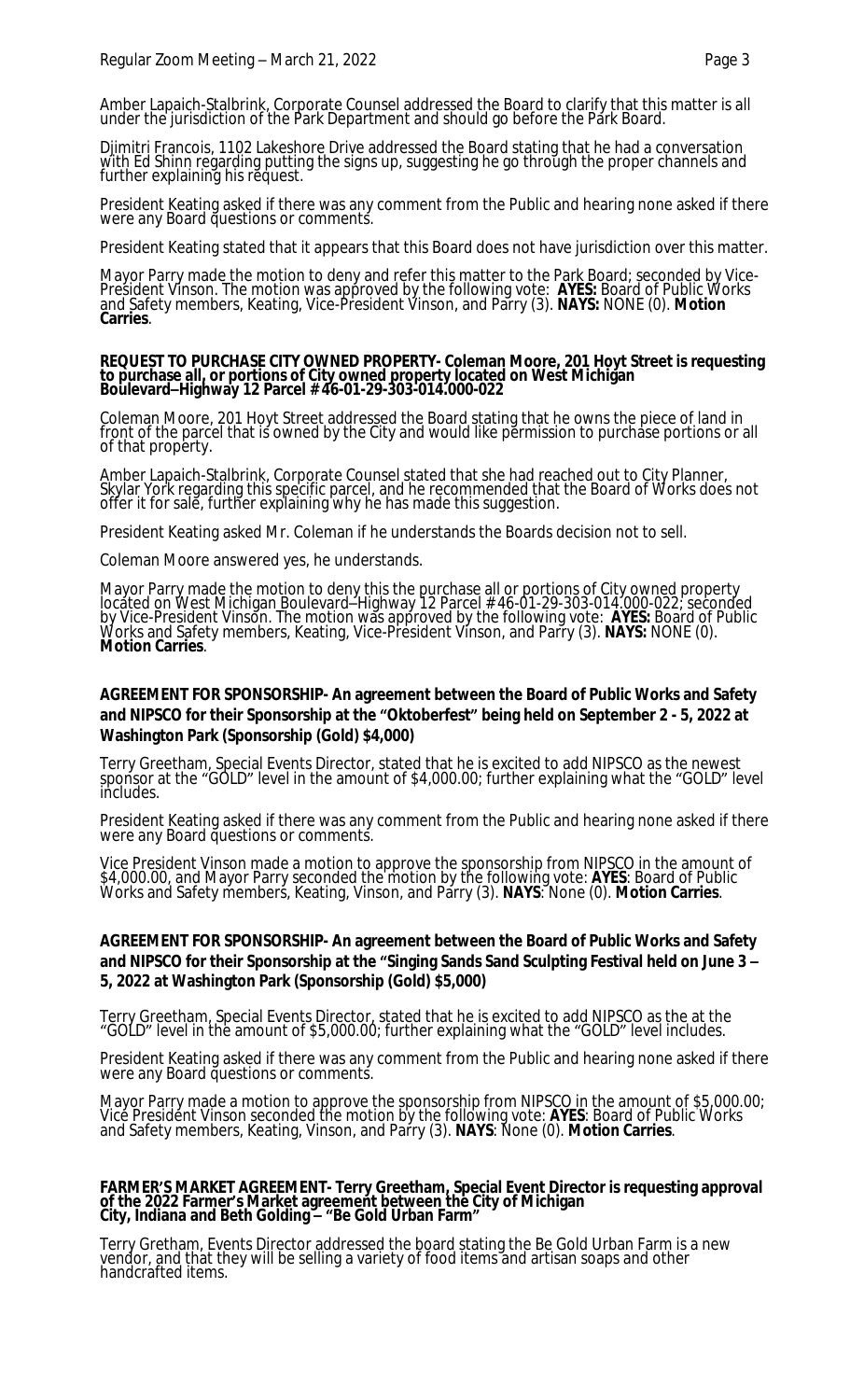President Keating asked if there were any comments from the public, there was no response.

President Keating asked if there were any comments from the board, there was no comment**.**

Vice President Vinson made a motion to approve agreement between the City of Michigan City, Indiana and Beth Golding – "Be Gold Urban Farm". The motion was seconded by Mayor Parry. The request was approved by the following votes: **AYES**: Board of Public Works and Safety members, Keating, Vinson, and Parry (3). **NAYS**: None (0). **Motion Carries**.

## **INSTALLATION OF BLUE BOWS / WREATHS- Becky Pressel, Family Advocates are requesting to place bows/wreaths on every other pedestrian streetlight along Franklin Street to promote child abuse awareness March 31, 2022, And remove them by April 30, 2022**

Becky Pressel 1772 North Lofgren Road addressed the board requesting to install blue bows from 4th Street to 11th Street for Child Abuse Awareness Month, April 1st through April 30th. Ms. Pressel asked how the installation of these bows would be handled.

Shong Smith, Director M.C. Central Services 1801Kentucky Street; stated that there would be no issue with the installation of the bows on the selected poles down the square.

President Keating asked if there were any comments from the public, there was no response.

President Keating asked if there were any board comments, there was no response.

Vice President Vinson made a motion to approve the placement of bows/wreaths on every other pedestrian streetlight along Franklin Street to promote child abuse awareness March 31, 2022 and <u>r</u>emove them by April 30, 2022. The motion was seconded by Mayor Parry. The request was approved by the following votes: **AYES**: Board of Public Works and Safety members, Keating, Vinson, and Parry (3). **NAYS**: None (0). **Motion Carries**.

#### **REQUEST TO PURCHASE EQUIPMENT- Cranston Harris, Superintendent Central Services, is requesting purchase equipment: Bench Brake Hub Lathe (\$9,420.80) and an on-Car Rotor Lathe (\$14,410.26) from Snap-On Equipment.**

Cranston Harris, Central Maintenance addressed the Board requesting the purchase of two brake hub lathes and an on-car rotor lathe, explaining how the lathes would enable workers to take down some of the rotors that are taken off the cars and trucks; further discussing how in the past they have been thrown away; explaining how he was able to repair the 40-year-old lathe that maintenance currently has, but because of the current condition it only allows them to do one at a time and that the two lathes that he is requesting to purchase, one is on-car and all that has to be done is take the wheels off and set the machine up and it is done by itself; further discussing how this would improve productivity because he would be able to assign one person instead of two to do the job; and 4 wheels could be done in approximately twenty minutes; whereas it currently takes four hours to get the job done. He explained how this purchase would be a vast savings and it would improve productivity. He discussed how the pricing includes all of the utensils; and if more money comes in this would allow more attachments to be purchased for the bench lathe. Mr. Harris stated that he feels money is being wasted because these parts were being thrown away. He discussed how these are tools that the shop needs to improve productivity and would save the city and his budget money because of the expense that is accruing with the limited availability of parts and the wait time has been increasing. Mr. Harris commented that last year with four guys, 2,800 work orders went out and 1,600 of those were breaks; and to imagine if 500 were truck drums that could not be taken down that is anywhere thrown in the dumpster.

Discussion between President Keating and Counsel Amber Lapaich-Stalbrink ensued, and it was determined that this would be handled as a special purchase. Counsel Amber Lapaich-Stalbrink commented how the department maintains an affiliation with an entity called Source Well that obtains special pricing for these matters and it would be an opportunity to save monies under Indiana Code 522-10-5

President Keating asked if there were any comments from the public, there was no response.

President Keating asked if there were any board comments.

Mayor Parry commented that he agrees with Cranston Harris, and it would be a substantial time savings, because of so many vehicle parts are made overseas now; and how we are still suffering from the back log due to COVID. He feels this a very wise purchase and a win for the city.

President Keating agreed with Mayor Parry and stated that this would definitely improve vehicle turnover.

Vice President Vinson thanked Mr. Harris for going the extra mile and finding the equipment, and the thought to save time and money.

Mayor Parry made a motion to approve Central Services, request purchase equipment: Bench Brake Hub Lathe (\$9,420.80) and an on-Car Rotor Lathe (\$14,410.26) from Snap-On Equipment; seconded by Vice President Vinson. **The request was approved by the following votes: AYES**: Board of Public Works and Safety members, Keating, Vinson, and Parry (3). **NAYS**: None (0). **Motion Carries**.

**APPLICATION FOR VENDOR LICENSE- Mason Reffett, NW Indiana Lawn Care, d/b/a Weed Man Lawn Care is requesting a vendor/peddler license to go door to door offering**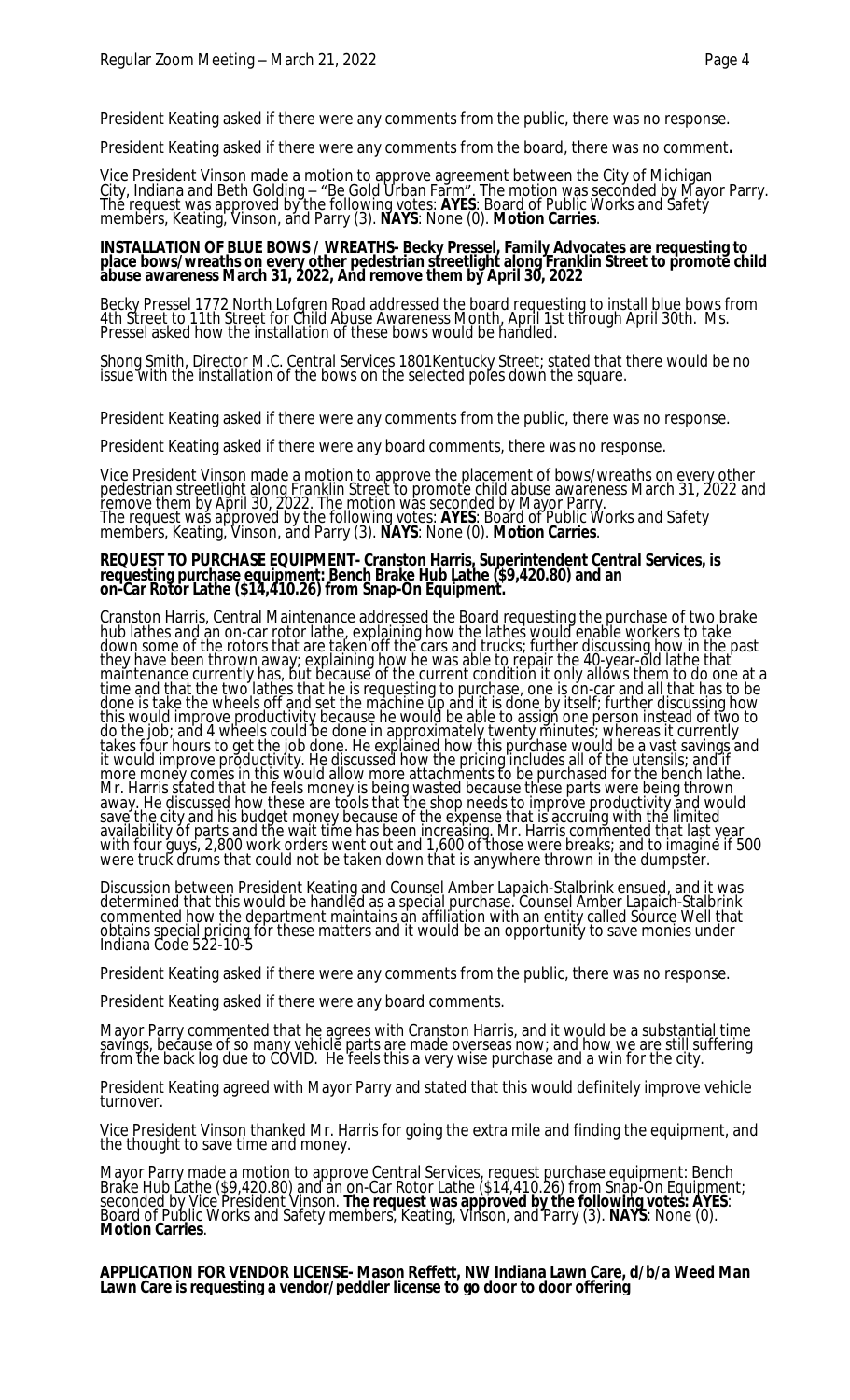# **free quotes for weed control and fertilizer starting March 21-April 21, 2022, from 9:00 a.m. to 5:00 p.m.**

Mason Reffett 905 Heritage Court, Crown Point addressed the Board to explained that he along with his team would like to go door to door offering free quotes for fertilizer and weed control; to get the name of the company out to the public.

Corporate Counsel Amber Lapaich-Stalbrink stated there were concerns with the certificate of insurance; due to the fact that the actual legal name of the entity does not match with the legal name on the application. The legal name of the entity on the applications states it is Northwest Indiana Lawncare, Inc., doing business as Weed Man. The insurance says it's Five Star Turf Inc.

Mason Reffett explained that Five Star Turf Inc. is based out of Illinois, and the Indiana entity is Northwest Indiana Lawn Care.

Corporate Counsel Amber Lapaich-Stalbrink explained that an updated certificate of insurance showing that Northwest Indiana Lawn Care actually has insurance coverage must be submitted. Corporate Counsel Amber Lapaich-Stalbrink also addressed the concern of the request in the advertising to place door hangings around town, she explained that there is an ordinance that prevents placing tags on houses under Section 6-35 of the municipal code. She explained that you can go door to door and hand out the information if the resident is willing to accept it.

Mason Reffett stated he had spoken to Clerk Neulieb, and she explained this matter to him.

Corporate Counsel Amber Lapaich-Stalbrink commented that either the Board could conditionally grant the license until proper certification is submitted or table the matter until the proper certificate of insurance is presented.

President Keating asked if there were any comments from the public, there was no response.

President Keating asked if there were any board comments, there was no response.

Mayor Parry made a motion to table this matter until the proper certificate of insurance is in hand. Vice President Vinson seconded the motion. The request was tabled by the following votes: **AYES**: Board of Public Works and Safety members, Keating, Vinson, and Parry (3). **NAYS**: Nŏne (0). **Motion Carries**.

Mason Reffett asked what the time frame would be to submit the proper certificate of insurance.

President Keating stated it cannot be approved until it is presented.

Corporate Counsel Amber Lapaich-Stalbrink commented that it will be placed on the pending list for the April 4th meeting.

Mayor Parry made a motion to put to put this item on the pending list for the next meeting. Vice President Vinson seconded the motion. **The motion was approved by the following votes: AYES**: Board of Public Works and Safety members, Keating, Vinson, and Parry (3). **NAYS**: None (0). **Motion Carries**.

# **CLAIMS AND PAYROLL**

**PAYROLL DOCK March 11, 2022**

**City Payroll \$ 660,309.43**

Vice President Vinson made the motion to approve the payroll dockets for March 11, 2022. The motion was seconded by Mayor Parry and carried as follows: **AYES:** Board of Public Works and Safety members Keating, Vinson, and Parry (3). **NAYS:** None (0). **Motion Carries.**

**CLAIMS DOCKET March 21, 2022**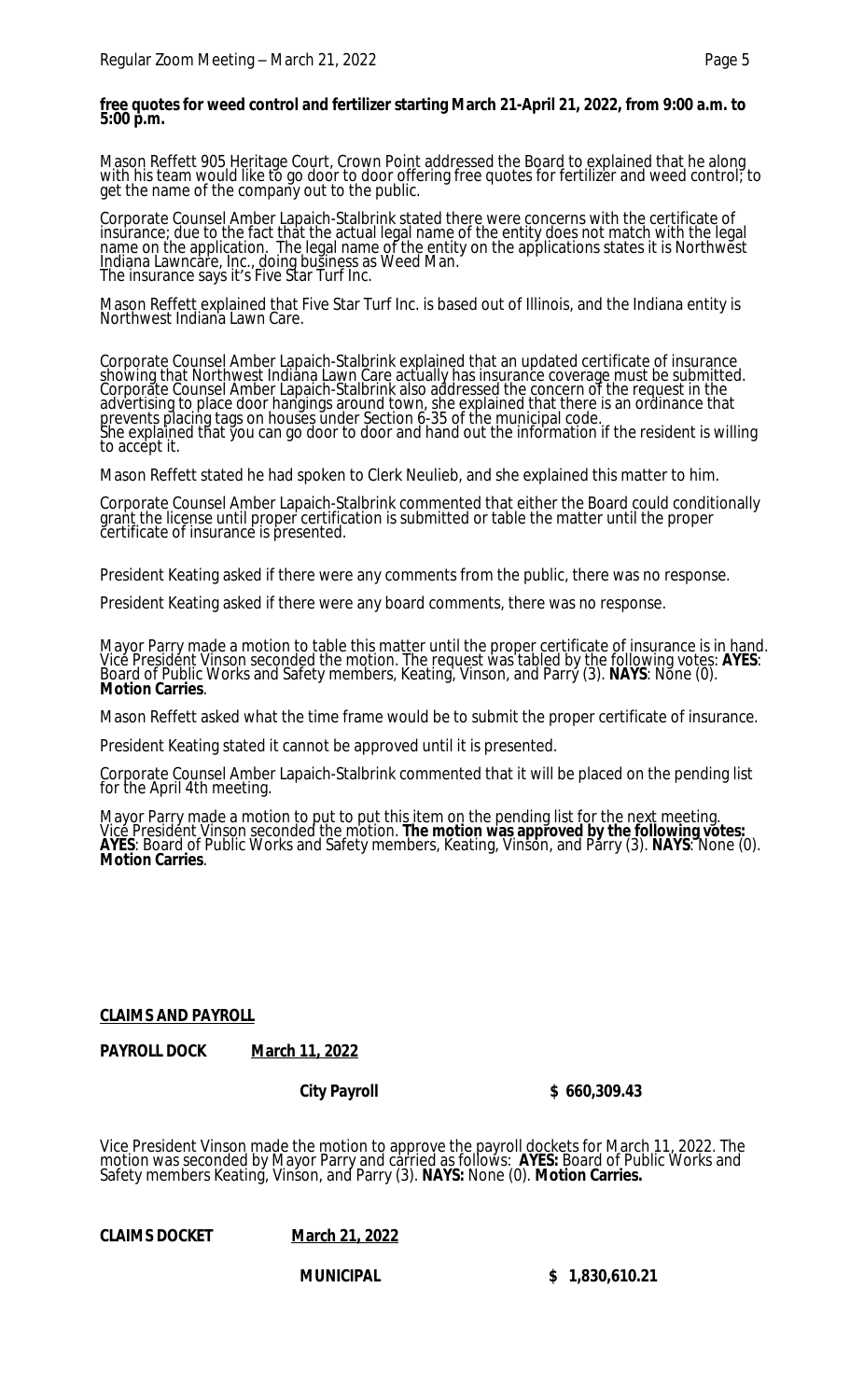| CDBG          | 44,524.48  |
|---------------|------------|
| HEALTH & LIFE | 179,378.26 |

# **Total Claims - \$ 2,054,512.95**

Vice President Vinson made a motion to approve the Claims Docket. The motion was seconded by Mayor Parry and carried as follows: **AYES:** Board of Public Works and Safety members Keating, Vinson, and Parry (3). **NAYS:** None **(0). Motion Carries.**

## **PENDING ITEMS**

Captain Loniewski, M.C.P.D. traffic division, discussed the safety concerns on Springland Ave. by the Tall Timbers apartment complex that was brought up at the last board meeting from a concerned citizen. He stated that he did go to the designated area and looked at the existing signage on Springland Ave, between State Road 212 and Royal Road. He observed that there is no speed limit, parking, or pedestrian signage. He explained that on the second page of the handout there is a map and at the crosswalk at the east end of the park was not there to begin with. He mentioned that last week Shong Smith from the street department installed a crosswalk. Captain Loniewski asked for the installation of a pedestrian crosswalk signs at that crosswalk and the existing crosswalk, which is at the intersection of Springland Avenue and the entrance to Tall Timbers Apartment Complex. Captain Loniewski further asked for the installation of park signage, similar to what has been done at all of the other existing parks; he explained that for some reason the park was overlooked by the Safety Committee two years ago. Captain Loniewski asked the signage by consistent with the existing signage at the rest of the parks, which includes fifteen mile an hour speed limit signs and pedestrian crosswalks. Captain Loniewski commented that there are no speed limit signs at all on Springland Ave. in that area, and he is requested a thirty mile an hour speed limit sign at State Road 212 and Springland Ave. and Royal Road and Springland Ave. Captain Loniewski commented that at the existing crosswalk at the entrance to Tall Timbers Apartment Complex there is a two-way stop that he believes was meant to be a three-way stop. He explained that traffic is required to stop in both directions, on Springland Avenue and there is an exit from a driveway that enters Springland Avenue at that intersection. Captain Loniewski commented that there is currently no stop sign which makes it confusing, because it implies that the traffic exiting Tall Timbers Apartment Complex has the right of way, because there are already stop signs on Springland Avenue He is requesting the installation of a stop sign at the exit to that driveway, he feels there is enough right of way that belongs to the public that we can install stop signs without having to approach on private property.

Shong Smith, Director M.C. Central Services agreed with Captain Loniewski and commented that he went and toured the location himself. He stated that crosswalks were installed, and feels it is imperative that stop signs and speed limit signs be installed.

President Keating asked if there were any comments from the public, there was no response.

President Keating asked if there were any board comments.

Mayor Parry thanked Captain Loniewski on his diligent research.

Mayor Parry made a motion to put this matter on pending items; seconded by Vice President Vinson by the following votes: **AYES**: Board of Public Works and Safety members, Keating, Vinson, and Parry (3). **NAYS**: None (0). **Motion Carries**.

Corporate Counsel Amber Lapaich-Stalbrink commented to place this matter on the pending items list.

President Keating stated that this matter would be left on the pending list until such time as all of the signs have been erected.

## **UNFINISHED BUSINESS**

## **PUBLIC COMMENT**

Councilman D. Pryzbylinski 215 Gardena Street addressed the Board stating the installation of ADA crosswalk bubble pads in the downtown area, that was brough up several months ago. Councilman D. Pryzbylinski stated he is also on the Human Rights Commission, as a liaison for the City Council.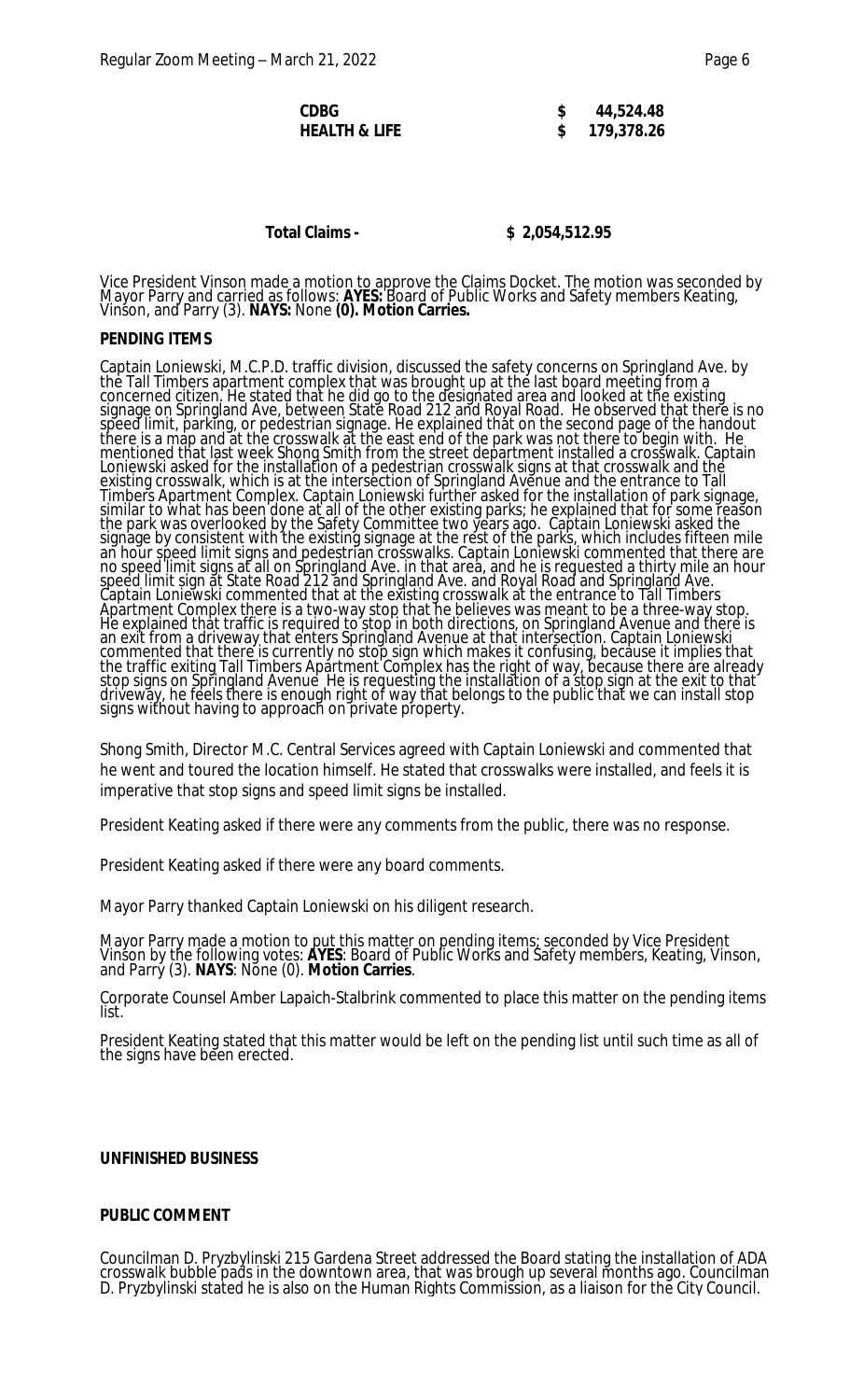He discussed how a part of that responsibility is to look at disability and disability accessibility throughout the city. He explained how the bubble pads are for the visually impaired, so when one is walking from one surface to another for example from the sidewalk to the street, and if they have their cane with them, it gives them an indication that they are going from the sidewalk to the street. He went on to further discuss that he went downtown from tenth street to fourth and Franklin Street there are 51 sidewalk intersections that go out into the streets, and that there are crosswalks that go from the east side to the west side and five of those crosswalks are in need of a bubble pad. He explained that one sidewalk between fifth and sixth street and is a crosswalk from east to west has one hundred bricks that need to be repaired, because anyone with any type of disability trying to walk would not be able to do it in safe manner. Councilman D. Pryzbylinski further discussed his concern with the future expansion coming to the downtown that we should want things to be ADA compliant, and we should become disability friendly. He went on to discuss the concern over the cost of installing these pads. He went on to discuss that with the previous administration a survey was taken from eleventh street to Coolspring Ave., new sidewalks were put in but for those 8 blocks the ADA bubble pads were never installed, and the administration agreed to have them put in. He explained that the downtown area is in the North End TIF district, and the TIF funds are meant to be used for improvements in the area; for example: streets, sewers, and sidewalks. Councilman D. Pryzbylinski believes that ABA compliance is also a part of this because it effects the flow of human traffic in the area. He further discussed financing options; through the TIF district, five and a half million in the river boat fund, one point five million in the General Fund, and eight million dollars in ARP money that was just received, and then this could get done this Summer. He stated that all it takes is to go out and get bids in and get it going so by Spring this project could get done and Michigan City would be fully compliant in the downtown area. He expressed that as a council member and a member of the Human Rights Commission this should be a top priority to get this done for this population of Michigan City. He further discussed how this population néeds our help to make sure everything is compliant, and if they want to get around the downtown are these pads need to be installed. Councilman D. Pryzbylinksi requested that the board put this on their pending items list, so it will be kept in front until it gets done. Councilman D. Pryzybylinski also addressed the traffic island safety markers from Wabash Street to Blue Chip Casino. He stated that he knew the previous engineer, who is no longer here was looking into that, and he requested this matter be put on the pending items list, because he did not want to lose sight of that, and it can get corrected.

President Keating stated the previous engineer did contact the State and he was assured that this matter would be addressed once the weather improves.

Jeff Wright commented that as far as the markers go, he did contact the State and they would address those once the weather got better. He stated he would compose an email and follow up and would copy everyone with the state's response. He believes it would be on their queue and would hopefully give a time frame when those would be done. He went on to comment about the ADA ramps downtown, and that he did drive those the other day to take a look at them. He stated that for a point of reference last year a total of 151 ADA ramp upgrades were done. He commented that the domes are for the visually impaired, and are a tactile warning to give them indication that they are about to enter a location where traffic is present. He stated that at this time the ramps are not compliant, but they were when they were installed. He commented that typically what happens with a resurface project is the ramps are addressed and replaced to the current standard. He explained that with the fifty or sixty ramps that were mentioned that need to be replaced, that funding for this could be done as a separate project, independent of the resurface program. He explained that it is more than putting the truncated domes or 'bubbles' there would be slopes and widths that are held by federal guidelines, not the state. He further discussed the guidelines by the federal government. He commented that if this was elected to go under a CCMG Project, that the ramps would be covered, and they are required to be upgraded under a CCMG Project.

Councilman D. Pryzbylinski requested the board put it on their pending items list. He requested the city engineer can get started on it at the next meeting. He stated that if funding is needed, and then discussed the funding sources. He stated that with population growing, and visitors coming to the downtown area; and this Michigan City needs to improve what they have to accommodate the population increase.

President Keating asked if there were any board comments.

Mayor Parry agreed with Councilman D. Pryzbylinski and made a motion to put it on the pending items list. Mayor Parry further expressed his appreciation for the time and effort Councilman D. Pryzbylinski has put into this matter.

Mayor Parry assured everyone that he would address this with the Redevelopment Commission, and any funding they are not able to provide he would seek approval for appropriation by the City Council. Mayor Parry stated that it is going to be substantially more than \$100,000 that is appropriated every year for sidewalks, he stated it does not Regular Zoom Meeting – March 21, 2022 Page 8 make any difference and that he would seek approval of an appropriation of those funds from the Council and asked Councilman Pryzbylinski if he would sponsor this request to which Councilman Pryzbylinski answered that he would do so.

Mayor Parry made a motion to put this matter on pending items; seconded by Vice President Vinson **by the following votes: AYES**: Board of Public Works and Safety members, Keating, Vinson, and Parry (3). **NAYS**: None (0). **Motion Carries**.

Tommy Kulavik, 1316 Ohio Street addressed the Board commenting on a bad accident that occurred in front of his house, stating that a utility pole and a streetlight collapsed, and that NIPSCO replaced the pole and the light, but the conduit that powers the decorative lights on the two adjacent corners and the conduit was left lying in the tree lawn and explained that service still needs to be restored to that area and he believes that would be the city's responsibility.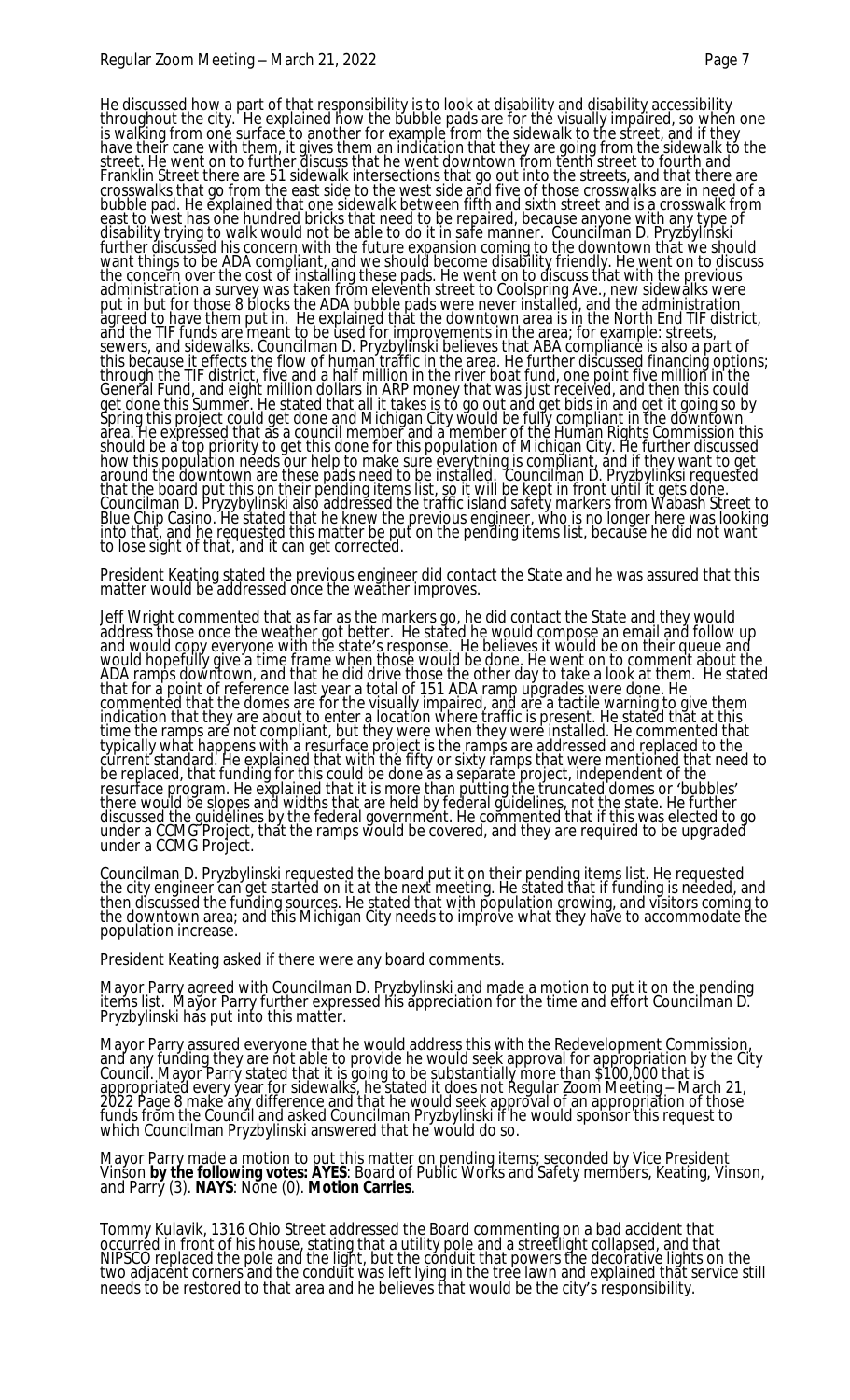Tommy Kulavik asked for an update on the CSX railroad crossing at Tilden Avenue and went on to mention that a lot of people are wondering why there have not been any demolitions to come before the board of works in the last two years.

Mayor Parry stated that he would get electricians on the matter of the utility pole/streetlights brought up. Mayor Parry discussed CSX crossings and that Spring is approaching and that the CSX had assured him that the Tilden Avenue crossing repair would be at the top of the list and would get back in contact with CSX.

Corporate Counsel Amber Lapaich-Stalbrink commented that she has spoken to City Planner, Skyler York and that some demolitions should be coming, they are getting all of the paperwork together.

Mayor Parry commented that they are aware of the back log.

Brad Minnick from Primera Engineers, 5241 Fountain Drive addressed the board to request to deenergize sixteen (16) NIPSCO streetlights at various locations along eleventh street. Brad Minnick explained that this would be necessary to keep the double-track project on schedule, so they are able to proceed with construction operations. He stated the NIPCSO standing by and ready to proceed once the board approves.

President Keating asked Mr. Minnick what the schedule is for removal.

Brad Minnick commented that a NIPSCO representative stated it would be a few days once the letter from the board was received.

President Keating asked if the board had any comments.

Mayor Parry asked Mr. Minnick once the lights are de-energized would it be dark all the way up and down eleventh street and asked would an alternate lighting system would be used.

Brad Minnick commented that they explained to him there would be a replacement of lights to compensate for the sixteen that are going away. He explained that the intent along the corridor is to have beacon lights.

Mayor Parry commented that there is an enormous number of lights on Eleventh Street, and he believes a little bit lower-level lighting would not hurt. Marry Parry asked if this request has anything to do with the required upgrade from 3G to 5G, that needs to be done quickly.

Brad Minnick was not aware that was the issue for the request. He explained that they are moving the polls so they can proceed with the track project.

Jeff Wright commented that this issue came up several weeks ago, and a request to NIPSCO was made that the goal would be as the light was reduced, that the amount of light not be diminished. This would allow pedestrians to be able to see, and this also goes along with the associated issues of crime.

President Keating asked if there were any additional comments, there was no response.

Mayor Parry made a motion to approve the extension of time, seconded by Vice President Vinson and by the following votes: **AYES**: Board of Public Works and Safety members, Keating, Vinson, and Parry (3). **NAYS**: None (0). **Motion Carries**.

President Keating brought up the matter of a correspondence received from Chief Legault from the Michigan City Fire Department requesting to extend time for an investigation and possible disciplinary issue that occurred on February 20, 2022, and that this was for informational purposes only.

President Keating asked if there was a motion to approve the extension of time.

Vice President Vinson made a motion to approve the extension of time, seconded by Mayor Parry and by the following votes: **AYES**: Board of Public Works and Safety members, Keating, Vinson, and Parry (3). **NAYS**: None (0). **Motion Carries**.

Mayor Parry commented to give the public a little background that this was to address some issues that they have had. Mayor Parry stated that the Chief Legault was made aware it was 30 days ago, this upcoming Saturday so it was necessary that action be taken to keep him within the time frame to respond.

President Keating asked if there were any further board comments, there was no response.

## **ADJOURNMENT**

The presiding officer inquired whether there was anything else to be considered by the Board at this time and, there being none, asked for a motion to **ADJOURN** the meeting at approximately 9:30 a.m. Mayor Parry made the motion to Adjourn. The motion was seconded by Vice-President Vinson. **AYES:** Board of Public Works and Safety members Keating, Vinson, and Parry (3). **NAYS:**  None (0). **Motion Carries.**